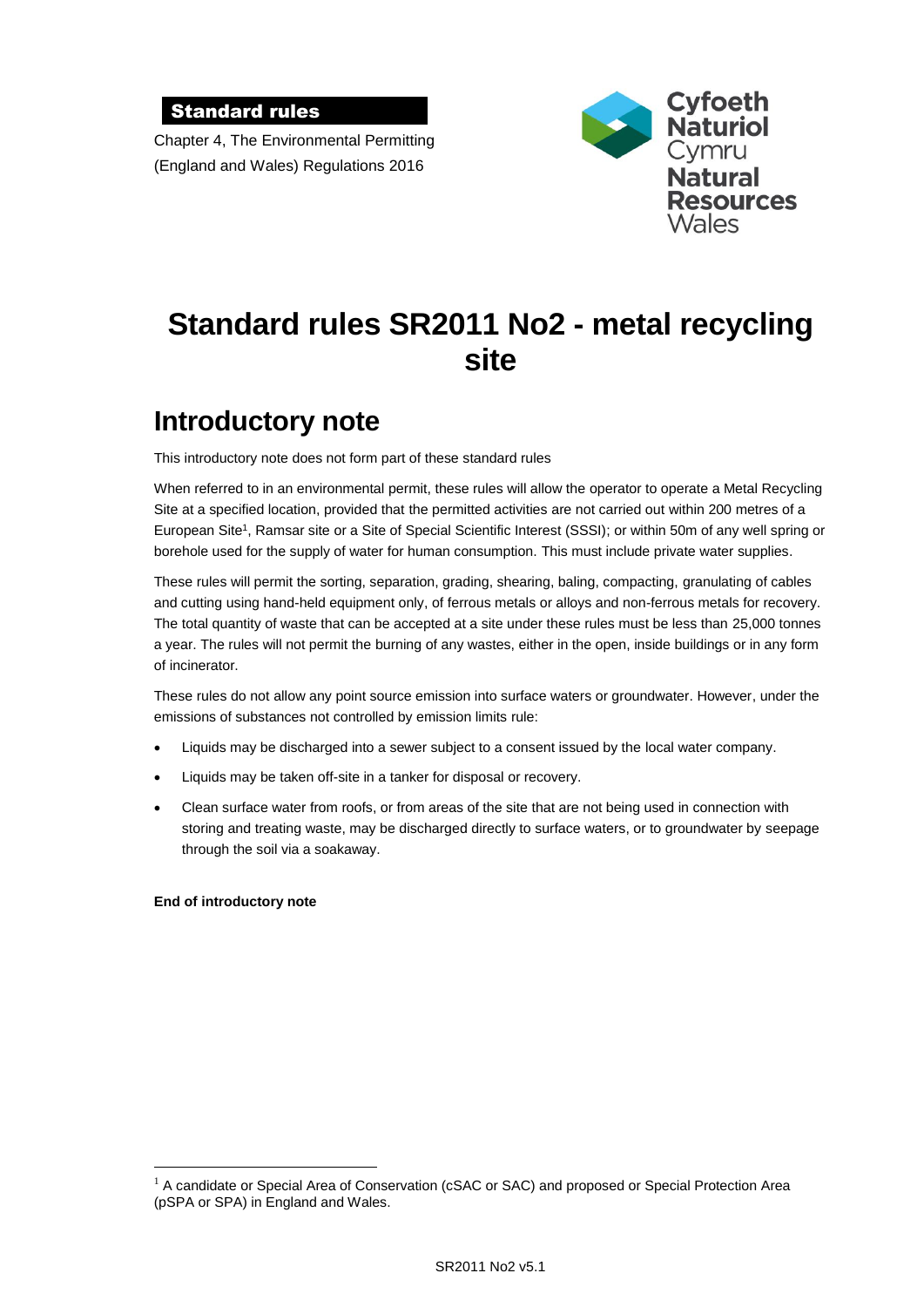# **Rules**

# **1 – Management**

# **1.1 General management**

- 1.1.1 The operator shall manage and operate the activities:
	- (a) in accordance with a written management system that identifies and minimises risks of pollution, including those arising from operations, maintenance, accidents, incidents, non-conformances, closure and those drawn to the attention of the operator as a result of complaints; and
	- (b) using sufficient competent persons and resources.
- 1.1.2 Records demonstrating compliance with rule 1.1.1 shall be maintained.
- 1.1.3 Any person having duties that are or may be affected by the matters set out in these standard rules shall have convenient access to a copy of them kept at or near the place where those duties are carried out.
- 1.1.4 The operator shall comply with the requirements of an approved competence scheme.

#### **1.2 Avoidance, recovery and disposal of wastes produced by the activities**

- 1.2.1 The operator shall take appropriate measures to ensure that:
	- (a) the waste hierarchy referred to in Article 4 of the Waste Framework Directive is applied to the generation of waste by the activities; and
	- (b) any waste generated by the activities is treated in accordance with the waste hierarchy referred to in Article 4 of the Waste Framework Directive; and
	- (c) where disposal is necessary, this is undertaken in a manner which minimises its impact on the environment.
- 1.2.2 The operator shall review and record at least every four years whether changes to those measures should be made and take any further appropriate measures identified by a review.

# **2 – Operations**

# **2.1 Permitted activities**

2.1.1 The operator is only authorised to carry out the activities specified in table 2.1 below ("the activities").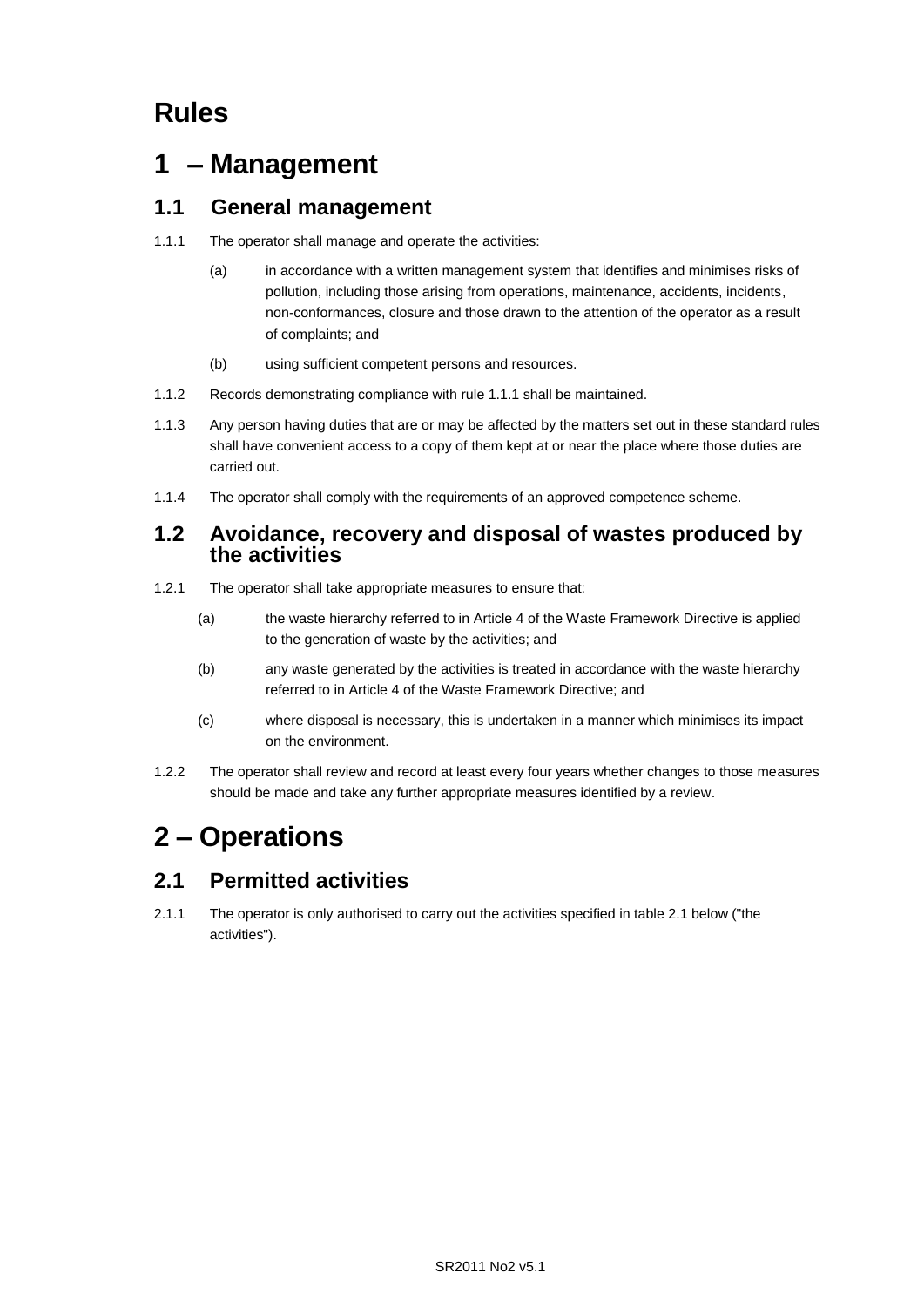| <b>Table 2.1 activities</b>                                                                                                                                          |                                                                                                                                                                                                                                                                    |  |  |
|----------------------------------------------------------------------------------------------------------------------------------------------------------------------|--------------------------------------------------------------------------------------------------------------------------------------------------------------------------------------------------------------------------------------------------------------------|--|--|
| <b>Description of activities</b>                                                                                                                                     | <b>Limits of activities</b>                                                                                                                                                                                                                                        |  |  |
| R13: Storage of wastes pending any of the<br>operations numbered R1 to R12 (excluding<br>temporary storage, pending collection, on the site<br>where it is produced) | Treatment consisting only of sorting, separation,<br>grading, shearing, baling, compacting, granulating<br>of cables, and cutting using hand-held equipment<br>only, of ferrous metals or alloys and non-ferrous<br>metals into different components for recovery. |  |  |
| <b>R4:</b> Recycling/reclamation of metals and metal                                                                                                                 |                                                                                                                                                                                                                                                                    |  |  |
| compounds                                                                                                                                                            | There shall be no treatment of lead acid batteries,<br>other than sorting and separating from other<br>wastes.                                                                                                                                                     |  |  |
|                                                                                                                                                                      | Wastes shall be stored for no longer than 3 years<br>prior to recovery.                                                                                                                                                                                            |  |  |
|                                                                                                                                                                      | The maximum quantity of hazardous waste stored<br>at the site shall not exceed 50 tonnes at any one<br>time.                                                                                                                                                       |  |  |

# **2.2 Waste acceptance**

- 2.2.1 Waste shall only be accepted if:
	- (a) it is of a type and quantity listed in table 2.2 below; and
	- (b) it conforms to the description in the documentation supplied by the producer and holder.

| Table 2.2. Waste types and quantities                                                     |                                                                                                                                                                                                         |
|-------------------------------------------------------------------------------------------|---------------------------------------------------------------------------------------------------------------------------------------------------------------------------------------------------------|
| <b>Maximum Quantities</b>                                                                 |                                                                                                                                                                                                         |
| The total quantity of waste accepted at the site shall be less than 25,000 tonnes a year. |                                                                                                                                                                                                         |
| <b>Exclusions</b>                                                                         |                                                                                                                                                                                                         |
| Wastes having any of the following characteristics shall not be accepted:                 |                                                                                                                                                                                                         |
| Consisting solely or mainly of dusts, powders or loose fibres<br>$\bullet$                |                                                                                                                                                                                                         |
| Wastes that are in a form which is either sludge or liquid.<br>$\bullet$                  |                                                                                                                                                                                                         |
| <b>Waste</b><br>Code                                                                      | <b>Description</b>                                                                                                                                                                                      |
| 02                                                                                        | WASTES FROM AGRICULTURE, HORTICULTURE, AQUACULTURE, FORESTRY,<br>HUNTING AND FISHING, FOOD PREPARATION AND PROCESSING                                                                                   |
| 02 01                                                                                     | wastes from agriculture, horticulture, aquaculture, forestry, hunting and fishing                                                                                                                       |
| 02 01 10                                                                                  | waste metal                                                                                                                                                                                             |
| 12                                                                                        | WASTES FROM SHAPING AND PHYSICAL AND MECHANICAL SURFACE TREATMENT<br>OF METALS AND PLASTICS                                                                                                             |
| 1201                                                                                      | wastes from shaping and physical and mechanical surface treatment of metals and<br><b>plastics</b>                                                                                                      |
| 12 01 01                                                                                  | ferrous metal filings and turnings                                                                                                                                                                      |
| 12 01 03                                                                                  | non-ferrous metal filings and turnings                                                                                                                                                                  |
| 15                                                                                        | WASTE PACKAGING, ABSORBENTS, FILTER MATERIALS, WIPING CLOTHS AND<br>PROTECTIVE CLOTHING NOT OTHERWISE SPECIFIED                                                                                         |
| 1501                                                                                      | Packaging (including separately collected municipal packaging waste)                                                                                                                                    |
| 15 01 04                                                                                  | metallic packaging                                                                                                                                                                                      |
| 16                                                                                        | WASTES NOT OTHERWISE SPECIFIED IN THE LIST                                                                                                                                                              |
| 1601                                                                                      | end-of-life vehicles from different means of transport [including off-road machinery] and<br>wastes from dismantling of end-of-life vehicles and vehicle maintenance (except 13,14,<br>16 06 and 16 08) |
| 16 01 17                                                                                  | ferrous metal                                                                                                                                                                                           |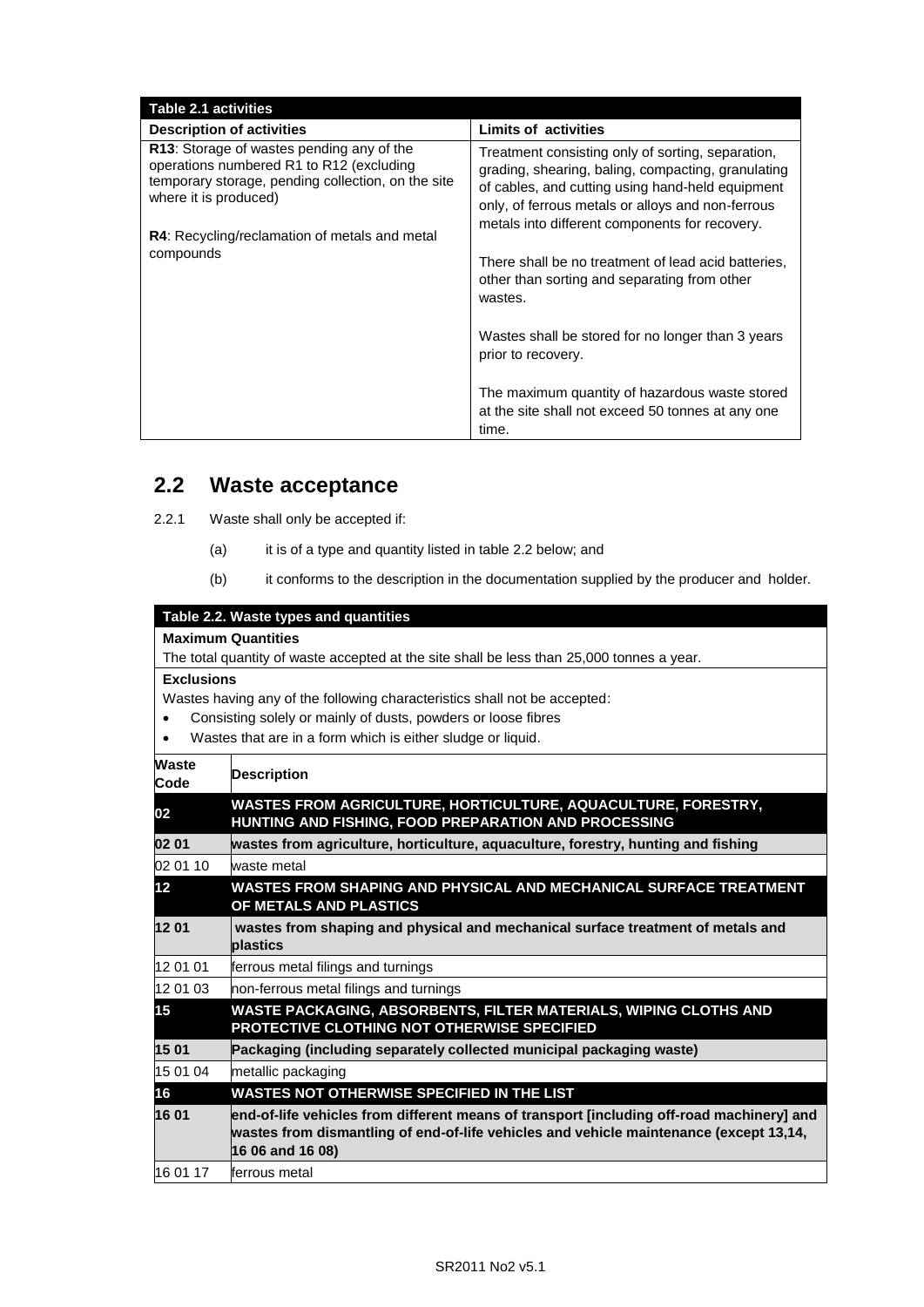|           | Table 2.2. Waste types and quantities                                                                                                                                           |
|-----------|---------------------------------------------------------------------------------------------------------------------------------------------------------------------------------|
| 17        | <b>CONSTRUCTION AND DEMOLITION WASTES (INCLUDING EXCAVATED SOIL FROM</b><br><b>CONTAMINATED SITES)</b>                                                                          |
| 1704      | metals (including their alloys)                                                                                                                                                 |
| 17 04 01  | copper, bronze, brass                                                                                                                                                           |
| 17 04 02  | aluminium                                                                                                                                                                       |
| 17 04 03  | lead                                                                                                                                                                            |
| 17 04 04  | zinc                                                                                                                                                                            |
| 17 04 05  | iron and steel                                                                                                                                                                  |
| 17 04 06  | tin                                                                                                                                                                             |
| 17 04 07  | mixed metals                                                                                                                                                                    |
| 17 04 11  | cables other than those mentioned in 17 04 10                                                                                                                                   |
| 20        | MUNICIPAL WASTES (HOUSEHOLD WASTE AND SIMILAR COMMERCIAL, INDUSTRIAL<br>AND INSTITUTIONAL WASTES) INCLUDING SEPARATELY COLLECTED FRACTIONS                                      |
| 20 01     | separately collected fractions (except 15 01)                                                                                                                                   |
| 20 01 33* | batteries and accumulators included in 16 06 01, 16 06 02 or 16 06 03 and unsorted batteries<br>and accumulators containing these batteries (consisting of lead batteries only) |
| 20 01 40  | metals                                                                                                                                                                          |

# **2.3 Operating techniques**

2.3.1 The activities shall be operated using the techniques and in the manner described in Table 2.3 below.

#### **Table 2.3 Operating techniques**

- 1. Uncontaminated ferrous metal wastes or alloys and uncontaminated non-ferrous metal wastes shall be stored on hard standing or an impermeable surface. All other wastes shall be stored on an impermeable surface with sealed drainage system.
- 2. All wastes shall be treated on an impermeable surface with sealed drainage system.
- 3. Lead acid batteries shall be stored in containers with an impermeable, acid resistant base and a cover to prevent ingress of water.
- 4. Metal filings and turnings shall be stored in containers with an impermeable base and a cover to prevent the ingress of water. No more than 50 tonnes shall be stored at any one time

#### **2.4 The site**

- 2.4.1 The activities shall not extend beyond the site, being the land shown edged in green on the site plan attached to the permit.
- 2.4.2 The activities shall not be carried out within 200 metres of a European Site or a SSSI.
- 2.4.3 The activities shall not be carried out within 50m of any well spring or borehole used for the supply of water for human consumption. This must include private water supplies.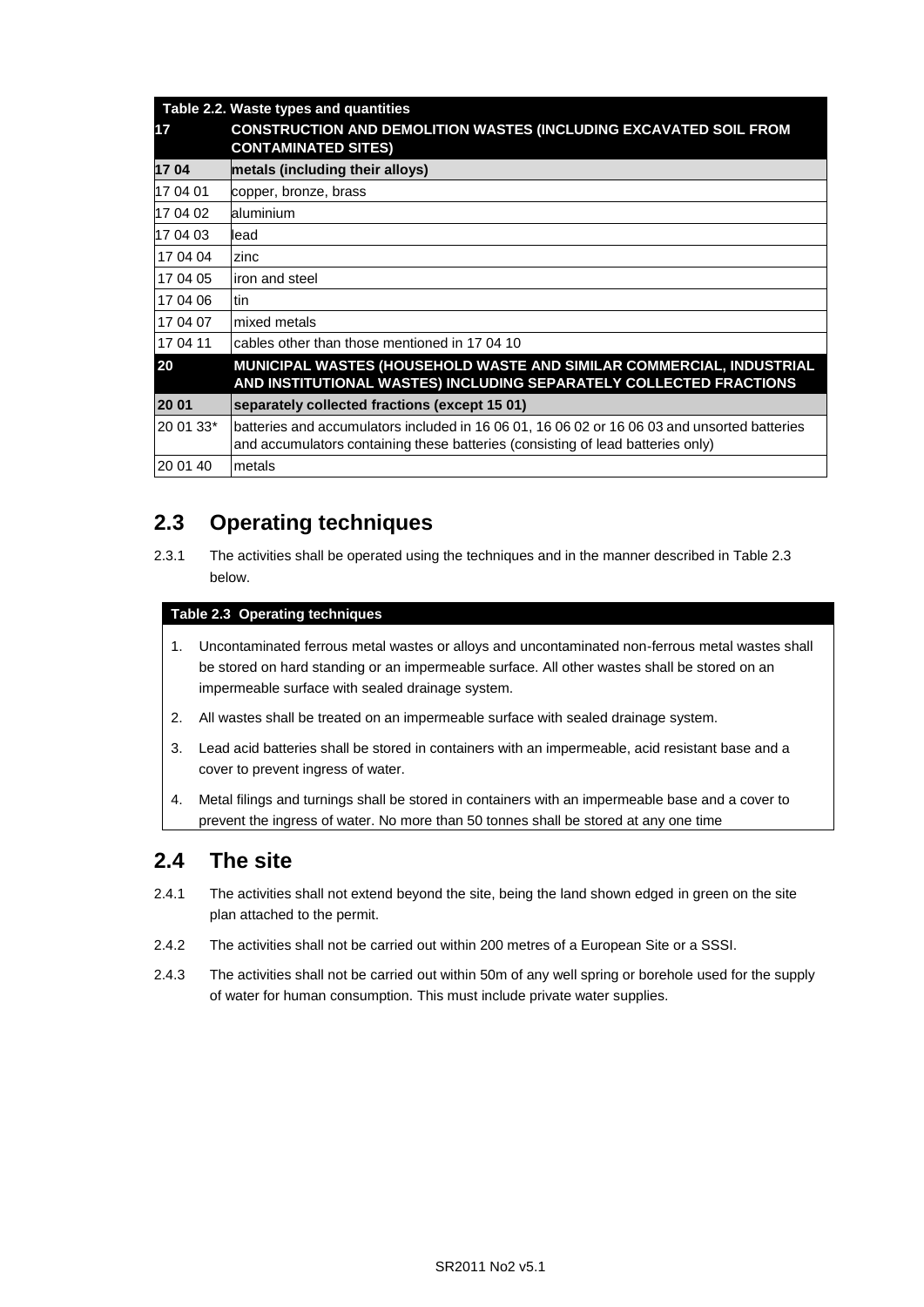# **2.5 Technical Requirements**

### **Hazardous waste storage and treatment**

2.5.1 Hazardous waste shall not be mixed, either with a different category of hazardous waste or with other waste, substances or materials, unless it is authorised by table 2.1 and appropriate measures are taken.

# **3 – Emissions and monitoring**

### **3.1 Emissions of substances not controlled by emission limits**

- 3.1.1 Emissions of substances not controlled by emission limits (excluding odour) shall not cause pollution. The operator shall not be taken to have breached this rule if appropriate measures, including, but not limited to, those specified in any approved emissions management plan, have been taken to prevent or where that is not practicable, to minimise, those emissions.
- 3.1.2 The operator shall:
	- (a) if notified by Natural Resources Wales that the activities are giving rise to pollution, submit to Natural Resources Wales for approval within the period specified, an emissions management plan;
	- (b) implement the approved emissions management plan, from the date of approval, unless otherwise agreed in writing by Natural Resources Wales.
- 3.1.3 All liquids in containers, whose emission to water or land could cause pollution, shall be provided with secondary containment, unless the operator has used other appropriate measures to prevent or where that is not practicable, to minimise, leakage and spillage from the primary container.

## **3.2 Odour**

- 3.2.1 Emissions from the activities shall be free from odour at levels likely to cause pollution outside the site, as perceived by an authorised officer of Natural Resources Wales, unless the operator has used appropriate measures, including, but not limited to, those specified in any approved odour management plan, to prevent or where that is not practicable, to minimise, the odour.
- 3.2.2 The operator shall:
	- (a) if notified by Natural Resources Wales that the activities are giving rise to pollution outside the site due to odour, submit to Natural Resources Wales for approval within the period specified, an odour management plan;
	- (b) implement the approved odour management plan, from the date of approval, unless otherwise agreed in writing by Natural Resources Wales.

## **3.3 Noise and vibration**

- 3.3.1 Emissions from the activities shall be free from noise and vibration at levels likely to cause pollution outside the site, as perceived by an authorised officer of Natural Resources Wales, unless the operator has used appropriate measures, including, but not limited to, those specified in any approved noise and vibration management plan, to prevent or where that is not practicable, to minimise, the noise and vibration.
- 3.3.2 The operator shall:
	- (a) if notified by Natural Resources Wales that the activities are giving rise to pollution outside the site due to noise and vibration, submit to Natural Resources Wales for approval within the period specified, a noise and vibration management plan;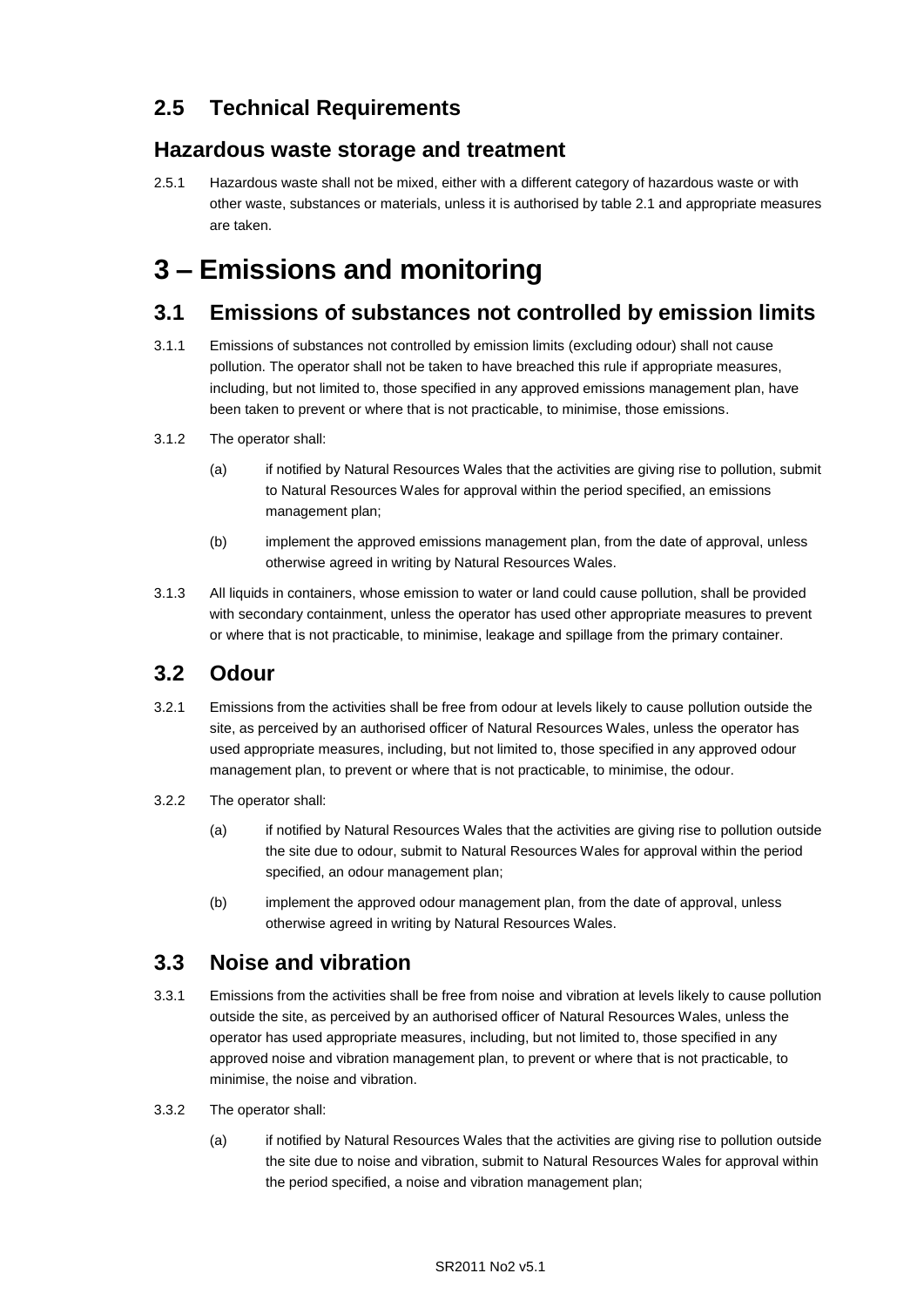(b) implement the approved noise and vibration management plan, from the date of approval, unless otherwise agreed in writing by Natural Resources Wales.

## **3.4 Fire**

- 3.4.1 The operator shall manage and operate the activities in accordance with a written fire prevention plan using the current, relevant fire prevention plan guidance.
- 3.4.2 The operator shall:
	- (a) if notified by Natural Resources Wales that the activities could cause a fire risk, submit to Natural Resources Wales a fire prevention plan which identifies and minimises the risks of fire;
	- (b) operate the activity in accordance with the fire prevention plan, from the date of submission, unless otherwise agreed in writing by Natural Resources Wales.

# **4 – Information**

## **4.1 Records**

- 4.1.1 All records required to be made by these standard rules shall:
	- (a) be legible;
	- (b) be made as soon as reasonably practicable;
	- (c) if amended, be amended in such a way that the original and any subsequent amendments remain legible or are capable of retrieval; and
	- (d) be retained, unless otherwise agreed by Natural Resources Wales, for at least 6 years from the date when the records were made, or in the case of the following records until permit surrender:
		- (i) off-site environmental effects; and
		- (ii) matters which affect the condition of land and groundwater.
- 4.1.2 The operator shall keep on site all records, plans and the management system required to be maintained by these standard rules, unless otherwise agreed in writing by Natural Resources Wales.

## **4.2 Reporting**

- 4.2.1 The operator shall send all reports and notifications required by these standard rules to Natural Resources Wales using the contact details supplied in writing by Natural Resources Wales.
- 4.2.2 Within one month of the end of each year, the operator shall submit to Natural Resources Wales using the form made available for the purpose, the information specified on the form relating to the site and the waste accepted and removed from it during the previous year.

## **4.3 Notifications**

- 4.3.1 Natural Resources Wales shall be notified without delay following the detection of:
	- (a) any malfunction, breakdown or failure of equipment or techniques, accident or emission of a substance not controlled by an emission limit which has caused, is causing or may cause significant pollution;
	- (b) the breach of a limit specified in these standard rules; or
	- (c) any significant adverse environmental effects.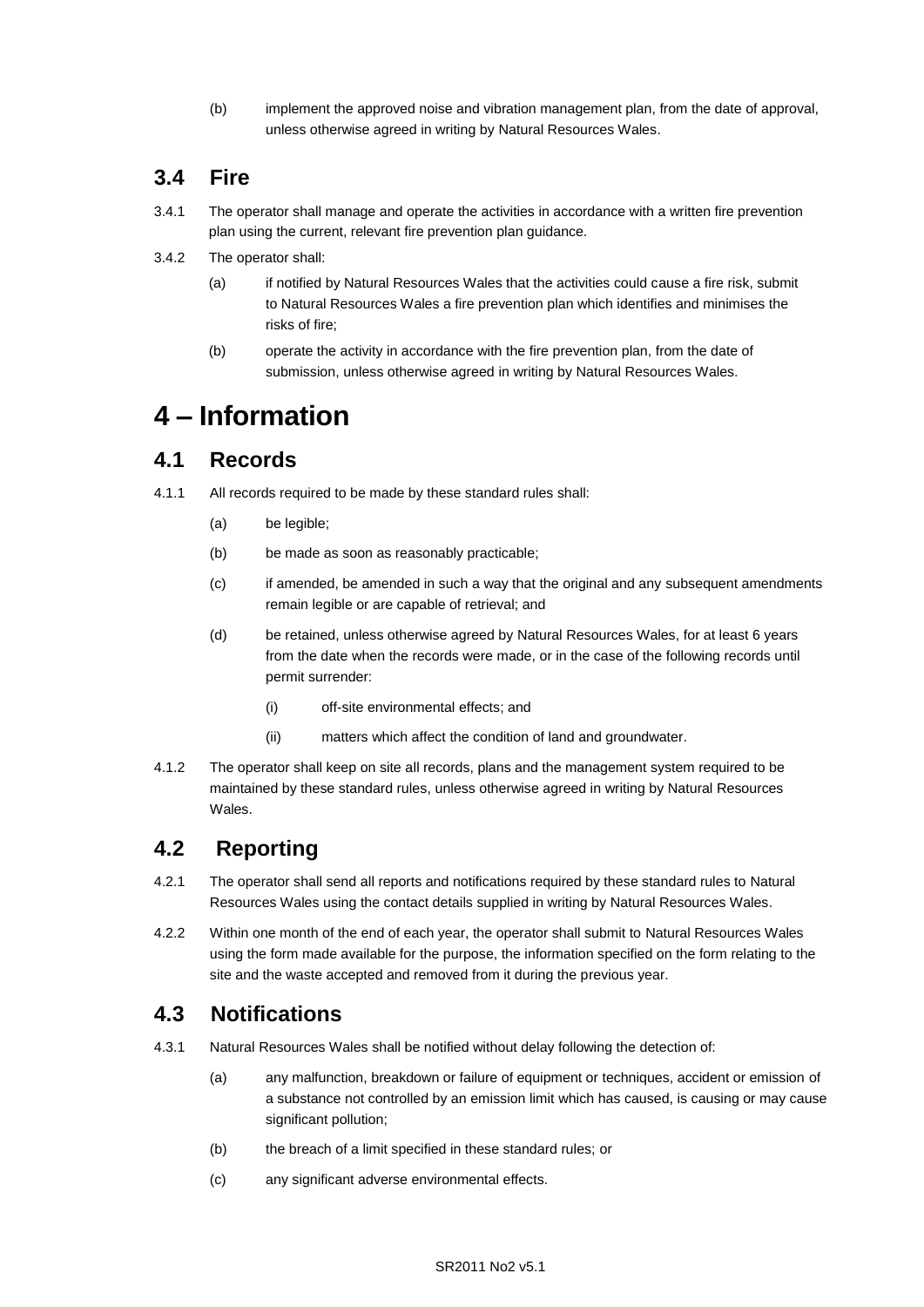- 4.3.2 Written confirmation of actual or potential pollution incidents and breaches of emission limits shall be submitted within 24 hours.
- 4.3.3 Where Natural Resources Wales has requested in writing that it shall be notified when the operator is to undertake monitoring and/or spot sampling, the operator shall inform Natural Resources Wales when the relevant monitoring and/or spot sampling is to take place. The operator shall provide this information to Natural Resources Wales at least 14 days before the date the monitoring is to be undertaken.
- 4.3.4 Natural Resources Wales shall be notified within 14 days of the occurrence of the following matters except where such disclosure is prohibited by Stock Exchange rules:
	- a) Where the operator is a registered company:
		- any change in the operator's trading name, registered name or registered office address; and
		- any steps taken with a view to the operator going into administration, entering into a company voluntary arrangement or being wound up.
	- b) Where the operator is a corporate body other than a registered company:
		- any change in the operator's name or address; and
		- any steps taken with a view to the dissolution of the operator.
	- c) In any other case:
		- the death of any of the named operators (where the operator consists of more than one named individual);
		- any change in the operator's name(s) or address(es); and
		- any steps taken with a view to the operator, or any one of them, going into bankruptcy, entering into a composition or arrangement with creditors, or, in the case them being in a partnership, dissolving the partnership.

## **4.4 Interpretation**

- 4.4.1 In these standard rules the expressions listed below shall have the meaning given.
- 4.4.2 In these standard rules references to reports and notifications mean written reports and notifications, except when reference is being made to notification being made "without delay", in which case it may be provided by telephone.

*"accident"* means an accident that may result in pollution.

*"Annex II"* means Annex II to Directive 2008/98/EC of the European Parliament and of the Council on waste.

*"authorised officer"* means any person authorised by Natural Resources Wales under section 108(1) of The Environment Act 1995 to exercise, in accordance with the terms of any such authorisation, any power specified in Section 108(4) of that Act*.*

*"baling"* means baling that utilises a hydraulic machine that using compressive forces compacts various materials into regular-shaped dense bales (typically a cube). Bales may be belted with straps or steel wire to keep the bale in its compacted state; although for most metal bales this is not necessary. Baled scrap metal may be easier to handle, store and transport than loose scrap.

*"compacting"* means compacting involving the flattening or crushing of compactable metal wastes (typically depolluted end-of-life vehicles) to aid storage and economic transportation to the scrap processor; it is often a preparation for shredding. Compacting may be achieved using a waste handler's loading shovel (known as 'tapping') or specially-designed hydraulic flattener.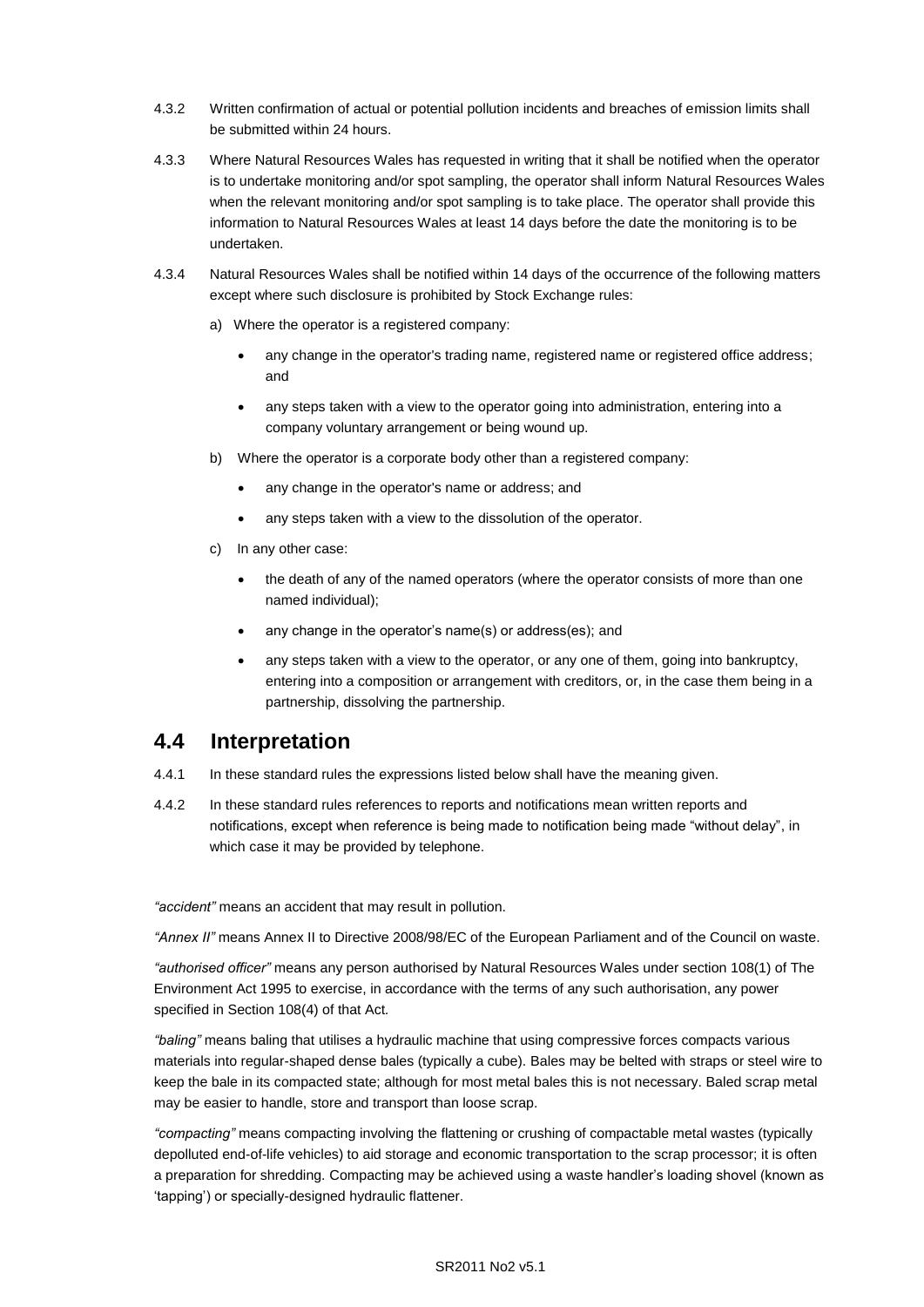*"cutting using hand-held equipment"* means cutting typically utilising either an oxy-acetylene gas cutting torch or abrasive disc cutter tool to cut and/or resize large pieces of scrap metal into more manageable sizes; powder torches and plasma torches may be used to cut heat-resistant scrap (e.g. pig iron, copper, bronze).

*"emissions of substances not controlled by emission limits"* means emissions of substances to air, water or land from the activities, either from emission points specified in these standard rules or from other localised or diffuse sources, which are not controlled by an emission limit.

*"European Site"* means Special Area of Conservation or candidate Special Area of Conservation or Special Protection Area or proposed Special Protection Area in England and Wales, within the meaning of Council Directives 79/409/EEC on the conservation of wild birds and 92/43/EEC on the conservation of natural habitats and of wild flora and fauna and the Conservation of Habitats and Species Regulations 2010. Internationally designated Ramsar sites are dealt with in the same way as European sites as a matter of government policy and for the purpose of these rules will be considered as a European Site.

*"grading"* means the sorting of metals to industry-agreed specifications ready for use, without the need for further treatment, by the end consumer to manufacture new metals.

*"granulating of cables"* means cable is granulated to a very small size with metal/non-metal separation by air classification and flotation

*"groundwater"* means all water, which is below the surface of the ground in the saturation zone and in direct contact with the ground or subsoil.

*"impermeable surface"* means a surface or pavement constructed and maintained to a standard sufficient to prevent the transmission of liquids beyond the pavement surface, and should be read in conjunction with the term "sealed drainage system" (below).

*"Natural Resources Wales*" means the Natural Resources Body for Wales established by article 3 of the Natural Resources Body for Wales (Establishment) Order 2012. The Natural Resources Body for Wales (Functions) Order 2013 transferred the relevant functions of the Countryside Council for Wales, and functions of the Environment Agency and the Forestry Commission in Wales to the Natural Resources Body for Wales.

*"pollution"* means emissions as a result of human activity which may—

- (a) be harmful to human health or the quality of the environment,
- (b) cause offence to a human sense,
- (c) result in damage to material property, or
- (d) impair or interfere with amenities and other legitimate uses of the environment.

*"quarter"* means a calendar year quarter commencing on 1 January, 1 April, 1 July or 1 October.

*"R*" means a recovery operation provided for in Annex II to Directive 2008/98/EC of the European Parliament and of the Council on waste.

*"sealed drainage system"* in relation to an impermeable surface, means a drainage system with impermeable components which does not leak and which will ensure that:

- (a) no liquid will run off the surface otherwise than via the system;
- (b) except where they may lawfully be discharged to foul sewer, all liquids entering the system are collected in a sealed sump.

*"separation"* means separating wastes into different material types, components and grades.

*"shearing"* means utilises a range of hydraulic machinery that comprise hard steel blades which cut metals into manageable sizes. It may be hand-held, static, or attached to mobile plant (e.g. cranes).